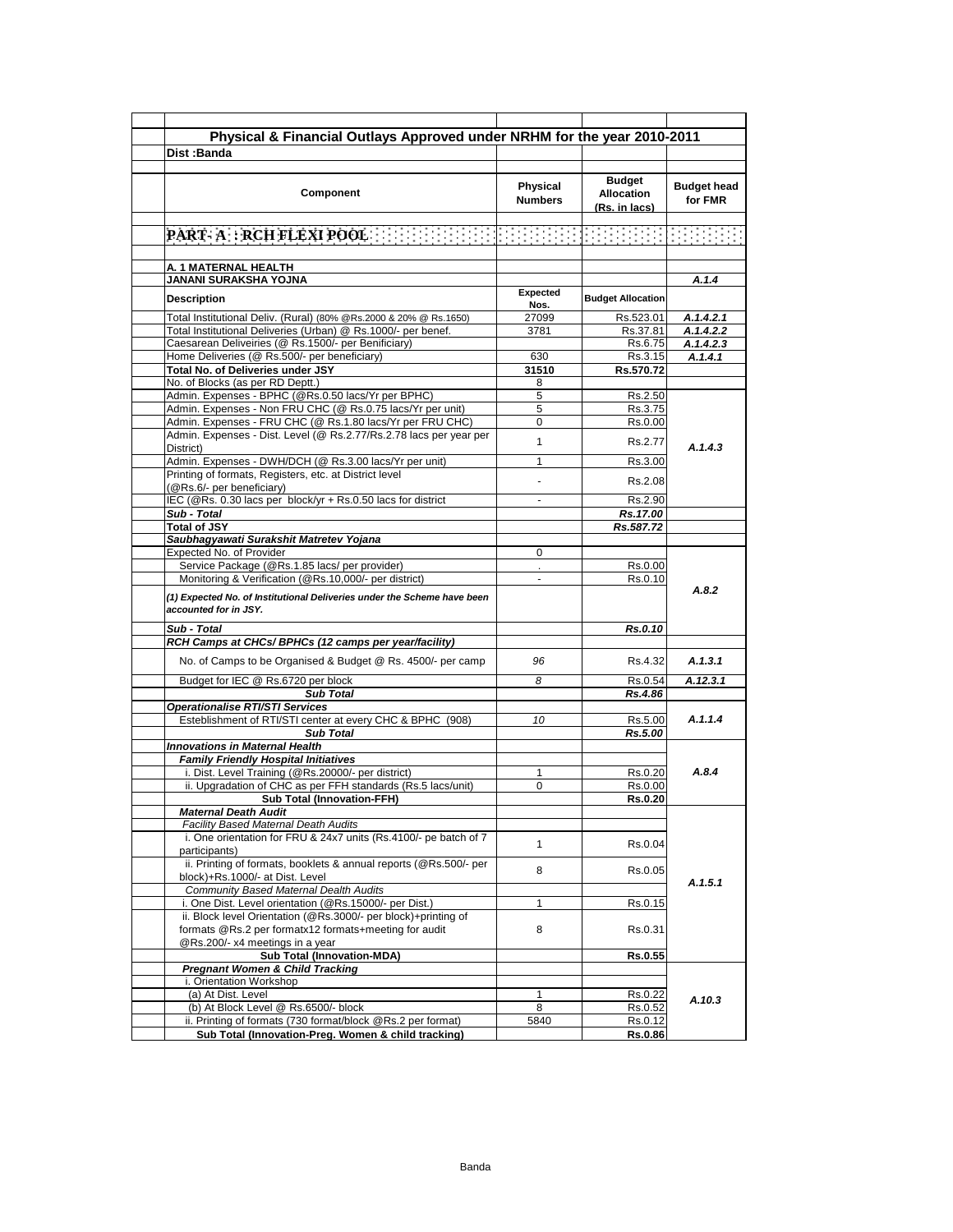| Component                                                                            | Physical<br><b>Numbers</b> | <b>Budget</b><br><b>Allocation</b><br>(Rs. in lacs) | <b>Budget head</b><br>for FMR |
|--------------------------------------------------------------------------------------|----------------------------|-----------------------------------------------------|-------------------------------|
| <b>Strengthening of Sub Centers Accridited under JSY</b>                             |                            |                                                     |                               |
| Dissemination meeting in the District @ Rs 5000/-                                    | 1                          | Rs.0.05                                             |                               |
| Upgradation of Sub Centre in Dist (From State Level)                                 | 35                         | Rs.0.00                                             | A.1.1.5                       |
| Sub Total (Innovation-S.C. Accridited under JSY))                                    |                            | Rs.0.05                                             |                               |
| Sub Total (Innovation in Maternal Health)                                            |                            | Rs.1.65                                             |                               |
| Sub-Total (Maternal Health)                                                          |                            | Rs.599.33                                           |                               |
| A.2 CHILD HEALTH                                                                     |                            |                                                     |                               |
| Comprehensive Child Survival Programme (CCSP)                                        |                            |                                                     |                               |
| CCSP Training - FBNC (in 1st & 2nd phase districts only)                             |                            |                                                     |                               |
| Training Site - District Women Hospital                                              |                            |                                                     |                               |
| Expected No. of Participants                                                         | 6                          |                                                     |                               |
| No. of Batches to be Organised and Budget @ Rs.12,000 per Batch                      | $\mathbf{1}$               | Rs.0.12                                             | A.11.5.2                      |
| No. of Batches to be Supervised and Budget @ Rs.3,200 per Batch                      | 0                          | Rs.0.00                                             |                               |
| Sub - Total                                                                          |                            | Rs.0.120                                            |                               |
| Training at Medical College under CCSP Prog                                          |                            |                                                     |                               |
| Support staff to Medical Collage                                                     |                            | Rs.0.00                                             | A.11.5.2                      |
| Physicians training/F-IMNCI                                                          |                            | Rs.0.00                                             |                               |
| <b>Sub Total</b>                                                                     |                            | Rs.0.000                                            |                               |
| <b>CCSP Training - NSSK (in 3rd phase districts only)</b>                            |                            |                                                     |                               |
| Training Site - District Women Hospital                                              |                            |                                                     |                               |
| Expected No. of Participants                                                         |                            |                                                     |                               |
| No. of Batches to be Organised and Budget @ Rs.38,500 per Batch                      | 0                          | Rs.0.00                                             | A.11.5.5                      |
| No. of Batches to be Supervised and Budget @ Rs.3,500 per Batch                      | $\Omega$                   | Rs.0.00                                             |                               |
| Sub - Total                                                                          |                            | Rs.0.00                                             |                               |
| CCSP Training of ASHAs, ANMs, LHVs - (1st & 2nd Phase                                |                            |                                                     |                               |
| Districts)                                                                           |                            |                                                     |                               |
| Expected No. of Participants (approx. 24 per batch)                                  | 0                          |                                                     | A.11.5.1                      |
| No. of Batches to be Organised and Budget @ Rs.1,65,000 per                          | 0                          | Rs.0.00                                             |                               |
| Batch                                                                                | $\Omega$                   |                                                     |                               |
| No. of Batches of ToT and Budget @ Rs.2,39,000 per Batch<br>Sub - Total              |                            | Rs.0.00<br>Rs.0.00                                  |                               |
|                                                                                      |                            |                                                     |                               |
| CCSP Training of ASHAs, ANMs, LHVs - (3rd Phase Districts)                           |                            |                                                     |                               |
| Expected No. of Participants (approx. 24 per batch)                                  | 0                          |                                                     |                               |
| No. of Batches to be Organised and Budget @ Rs.1,65,000 per                          |                            |                                                     | A.11.5.1                      |
| Batch                                                                                | 0                          | Rs.0.00                                             |                               |
| No. of Batches of ToT and Budget @ Rs.2,39,000 per Batch                             | $\Omega$                   | Rs.0.00                                             |                               |
| Sub - Total                                                                          |                            | Rs.0.000                                            |                               |
| CCSP Training of Supervisors (in 1st & 2nd phase districts<br>only)                  |                            |                                                     |                               |
| No. of Batches (16 participants) to be Organised and Budget @<br>Rs.24,500 per Batch | 11                         | Rs.2.695                                            | A.11.5.1                      |
| No. of Batches to be Supervised and Budget for Observer Visit @                      | 3                          | Rs.0.10                                             |                               |
| Rs.3,200 per Batch                                                                   |                            |                                                     |                               |
| Sub - Total                                                                          |                            | Rs.2.791                                            |                               |
| <b>Site Stregthening</b>                                                             |                            |                                                     |                               |
| Strengthening of FBNC/NSSK Site (@ Rs.30,000/- per site)                             | 1                          | Rs.0.30                                             | A.11.5.1                      |
| Strengthening of CCSP Training Site (@ Rs.2,33,500/- per site)                       | 0                          | Rs.0.00                                             |                               |
| <b>Sub Total</b>                                                                     |                            | Rs.0.30                                             |                               |
| Establishment, Operationalisation & Construction of SNCU                             |                            |                                                     |                               |
| Establishment and Operating Exp. Of old SNCU in 7 Dist. @Rs.25<br>lacs               | 0                          | Rs.0.00                                             | A.2.2                         |
| Construction of of new SNCU in 5 Dist. (@Rs.30 lacs)                                 | 1                          | Rs.30.0                                             | A.9.2.2                       |
| Sub - Total                                                                          |                            | Rs.30.0                                             |                               |
| Infant death audit (Aligarh & Banda only)                                            |                            |                                                     |                               |
| No. of blocks in the district                                                        | 8                          | Rs.0.8                                              | A.2.8                         |
| Sub - Total                                                                          |                            | Rs.0.80                                             |                               |
| Infant & Young Child feeding (IYCF)                                                  |                            |                                                     |                               |
| Mass Awareness Campaign during World Breastfeeding Week<br>Sub - Total               | 1                          | Rs.0.50                                             | A.2.5                         |
|                                                                                      |                            | <b>Rs.0.50</b>                                      |                               |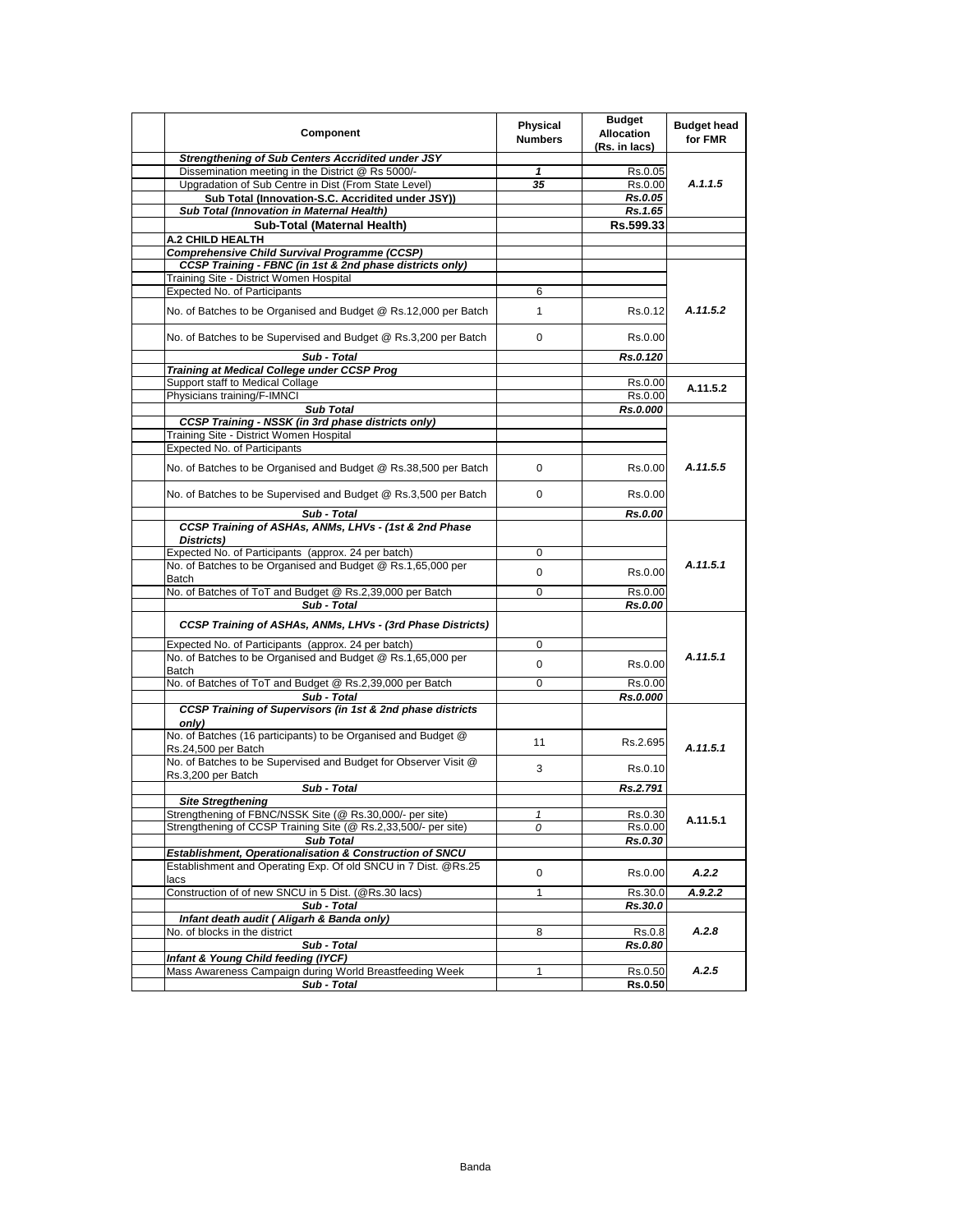| Component                                                                                                                  | Physical<br><b>Numbers</b> | <b>Budget</b><br><b>Allocation</b><br>(Rs. in lacs) | <b>Budget head</b><br>for FMR |
|----------------------------------------------------------------------------------------------------------------------------|----------------------------|-----------------------------------------------------|-------------------------------|
| Supportive Supervision through Reputed Institutions (for 1st<br>& 2nd pase districts only)                                 |                            |                                                     |                               |
| One Supervisor per block @ Rs.5,000/- p.m. for 12 months                                                                   | 0                          | Rs.0.0                                              |                               |
| Mobility for supervisors @ Rs.3,000/- p.m. for 12 months                                                                   | $\Omega$                   | Rs.0.0                                              |                               |
| Institutional support @ Rs.5,000/- p.m. for 12 months                                                                      | $\mathbf 0$                | Rs.0.0                                              |                               |
| Sub - Total                                                                                                                |                            | Rs.0.00                                             |                               |
| Sub-Total (CCSP)                                                                                                           |                            | Rs.34.51                                            |                               |
| Implementation of Bal Swasthya Poshan Mah (BSPM)                                                                           |                            |                                                     |                               |
| Joint Meetings of Health & ICDS - 2 Planning Meetings at District                                                          | 1 Dist.                    | Rs.0.10                                             |                               |
| Level in a year @ Rs. 5000/- per meeting for 2 Rounds<br>Joint planning meeting of health and ICDS at Block level Rs. 2000 | 8 Blocks                   | Rs.0.32                                             |                               |
| per meeting for 2 rounds<br>Joint Orientation of ASHAs & ANMs (@Rs. 25/- per participant) for 2                            | 1688 ANM and               | Rs.0.84                                             | A.2.7                         |
| Rounds<br>Printing of Guidelines, Reporting & Monitoring Formats (@ Rs.2,000/-                                             | AWW                        |                                                     |                               |
| per block/round) for 2 rounds<br>Dissemination meeting at District level Rs. 5000 per meeting per                          | 8 Blocks                   | Rs.0.32                                             |                               |
| District for 2 Rounds                                                                                                      | 1 Dist.                    | Rs.0.10                                             |                               |
| Sub - Total                                                                                                                |                            | Rs.1.68                                             |                               |
| <b>School Health Programme</b>                                                                                             |                            |                                                     |                               |
| Total No. of Blocks in the district                                                                                        | 8                          |                                                     |                               |
| No. of Schools to be covered (60 Schools per block)                                                                        | 480                        |                                                     |                               |
| <b>District Sensitization workshop</b><br>Contingencies for printing of Health Card, etc. (@Rs.500/- per                   | 1                          | Rs. 0.15                                            |                               |
| school)<br>Budget for Mobility (@Rs.300 per visit x 1 visit)                                                               | 480<br>480                 | Rs. 2.40<br>Rs. 1.44                                |                               |
| Sub Total (Prog. Implementation)                                                                                           |                            | Rs. 3.99                                            |                               |
| Traning program for 40 schools per block (where                                                                            |                            |                                                     |                               |
| program is already running)                                                                                                | 320                        |                                                     |                               |
| Training of District Trainers- Honorarium to district traininer @ Rs.<br>350 *2days                                        | 3                          | Rs. 0.02                                            |                               |
| Honorarium to traininees from block@ Rs. 400 *2days per block                                                              | 24                         | Rs. 0.19                                            | A.2.4                         |
| Training of Block Trainers - Honorarium to block resource persons<br>@ Rs. 300 *2days*2 batches per block                  | 24                         | Rs. 0.29                                            |                               |
| Honararium to Teachers @ Rs. 250*2 teachers per school *2 days                                                             | 640                        | Rs. 3.20                                            |                               |
|                                                                                                                            |                            |                                                     |                               |
| <b>Sub Total (Training)</b><br>For training program unspent balance is available at the district                           |                            | Rs. 3.70<br>Rs. 2.35                                |                               |
| <b>Actual Allocation for training</b>                                                                                      |                            | Rs. 1.35                                            |                               |
| Weighing scale, Ht./Wt Charts, Measuring tape etc. @ Rs1000 per                                                            |                            |                                                     |                               |
| school x 20 new schools/block                                                                                              | 160                        | Rs. 0.00                                            |                               |
| Procurement of IFA tablets (30 mg tablets) for all schools                                                                 | 7200000                    | Rs. 0.00                                            |                               |
| Procurement of deworming tablets for all schools                                                                           | 144000                     | Rs. 0.00                                            |                               |
| <b>Sub Total (Procurement)</b>                                                                                             |                            | Rs. 0.00                                            |                               |
| <b>Total (School Health)</b>                                                                                               |                            | Rs. 5.34                                            |                               |
| Sub-Total (Child Health)                                                                                                   |                            | Rs.41.53                                            |                               |
| A3. Family Planning                                                                                                        |                            |                                                     |                               |
| Terminal/Limiting Methods                                                                                                  |                            |                                                     | A.3.1                         |
| Dissemination of manuals on sterilization standards & quality<br>assurance of sterilization services                       | $\mathbf{1}$               | Rs. 0.40                                            | A.3.1.1                       |
| NSV Camps in Districts (6 camps/dist. @ Rs.35,000/- per camp)                                                              | 6                          | Rs. 2.10                                            | A.3.1.3                       |
| Compensation for Female Sterilization                                                                                      | 5240                       | Rs. 52.40                                           | A.3.1.4                       |
| <b>Compensation for Male Sterilization</b>                                                                                 | 112                        | Rs. 1.68                                            | A.3.1.5                       |
| Accrediation of private providers of sterilization services                                                                |                            |                                                     |                               |
| <b>Female Sterilization</b>                                                                                                |                            | Rs. 0.50                                            | A.3.1.6                       |
| Male Sterilization (NSV)                                                                                                   |                            | Rs. 0.10                                            |                               |
| <b>Spacing Methods</b>                                                                                                     |                            |                                                     | A.3.2                         |
| IUD services at health facilities/compensation                                                                             | 22231                      | Rs. 4.45                                            | A.3.2.2                       |
| Accrediation of private providers of IUD services                                                                          |                            | Rs. 0.05                                            | A.3.2.3                       |
| Family Welfare Counsellor@9000 per month<br><b>Sub Total</b>                                                               | $\mathbf{1}$               | Rs. 1.08<br>Rs. 62.76                               | A.9.1.5                       |
| <b>PCPNDT and Sex-Ratio</b>                                                                                                |                            |                                                     |                               |
| Visit of District Inspection & Monitoring Committee                                                                        | 10                         | Rs. 0.10                                            |                               |
| Sensitization Workshop at District level                                                                                   | $\mathbf{1}$               | Rs. 0.40                                            | A.8.1                         |
| Organising Competions at Inter/Degree Colleges                                                                             | 3                          | Rs. 0.10                                            |                               |
| Orientation of members of Dist advisory committee at Division                                                              |                            | Rs. 0.00                                            |                               |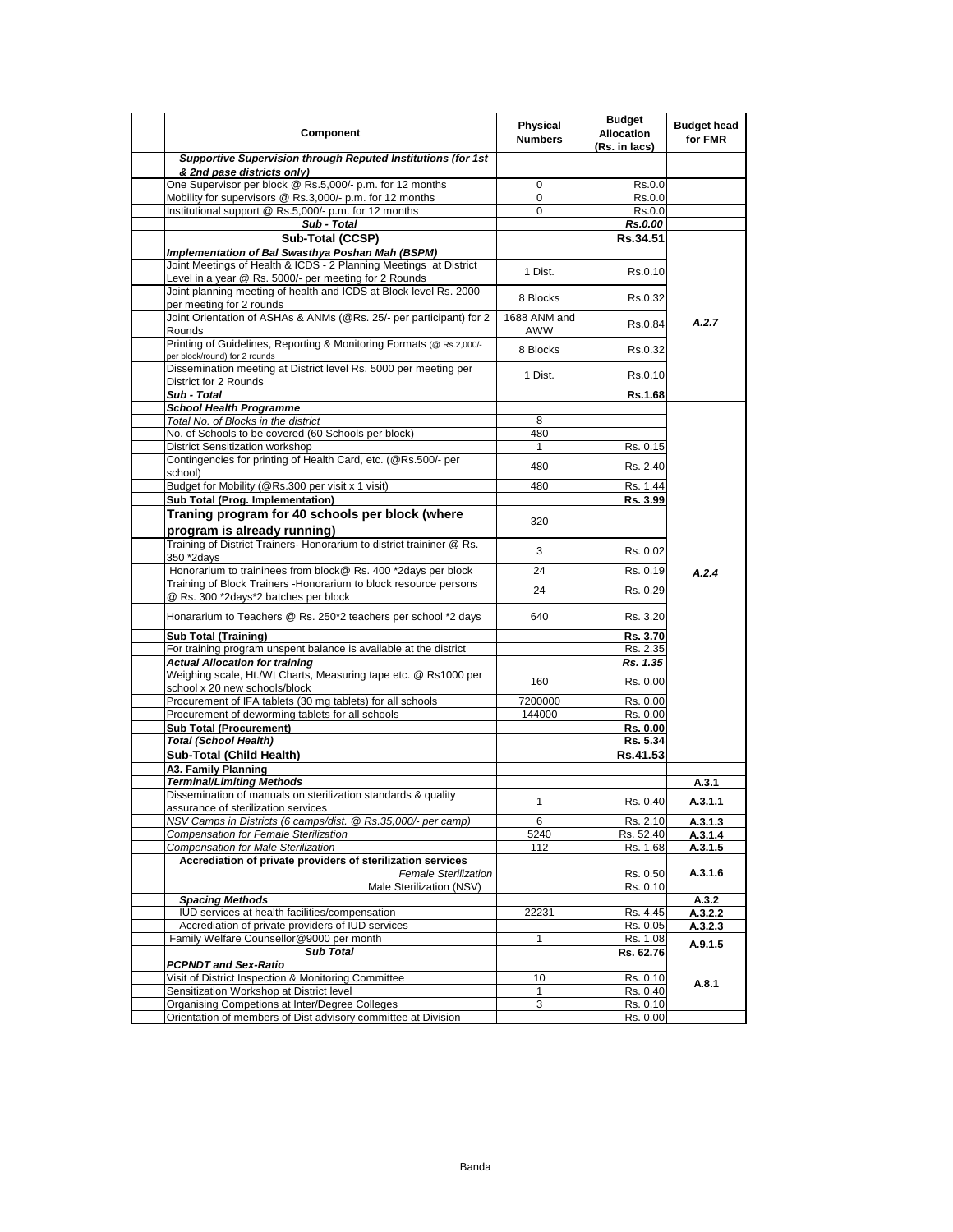| Component                                                                                                          | <b>Physical</b><br><b>Numbers</b> | <b>Budget</b><br><b>Allocation</b><br>(Rs. in lacs) | <b>Budget head</b><br>for FMR |
|--------------------------------------------------------------------------------------------------------------------|-----------------------------------|-----------------------------------------------------|-------------------------------|
| <b>IEC Activities &amp; Conigency</b>                                                                              |                                   |                                                     |                               |
| <b>IEC Activities</b>                                                                                              |                                   | Rs. 0.25                                            |                               |
| Contigency                                                                                                         |                                   | Rs. 0.02                                            | A.12.4                        |
| TA/DA to Dist. level Staff for attending workshop, training, meetings                                              |                                   | Rs. 0.20                                            |                               |
| <b>Sub Total</b>                                                                                                   |                                   | Rs. 1.07                                            |                               |
| <b>Sub-Total (Family Planning)</b>                                                                                 |                                   | Rs.63.83                                            |                               |
| A.4 ARSH                                                                                                           |                                   |                                                     |                               |
| Saloni Scheme                                                                                                      |                                   |                                                     |                               |
| No. of Blocks in District                                                                                          | 8                                 |                                                     |                               |
| No. of Schools to be covered (10 Schools per block)                                                                | 80                                |                                                     | A.4.1                         |
| No. of Benificiaries (150 per school)                                                                              | 12000                             |                                                     |                               |
| Sensitization Workshop at District level                                                                           | 1                                 | Rs. 0.15                                            |                               |
| Budget for Visit of Medical Team (@Rs.300/- per visit x 2 visits per                                               |                                   |                                                     |                               |
| school)                                                                                                            | 160                               | Rs. 0.48                                            | A.4.2                         |
| Budget for Preparing Saloni Sabha (Rs.300/- p.m. per school x 10<br>months)                                        | 800                               | Rs. 2.40                                            |                               |
| Procurement of IFA tablets (100 mg tablets) for all schools                                                        | 576000                            | Rs.0.00                                             |                               |
| Procurement of deworming tablets for all schools 2 tab/Benf.                                                       | 24000                             | Rs.0.00                                             | A.13.2.5                      |
| Sub-Total (Adolescent Health)                                                                                      |                                   | Rs.3.03                                             |                               |
| A.5 Urban RCH                                                                                                      |                                   |                                                     |                               |
| <b>Urban RCH plan /activities</b>                                                                                  |                                   |                                                     |                               |
|                                                                                                                    | $\mathbf{1}$                      |                                                     |                               |
| <b>Building</b><br>Manpower(1Doctor @ 24000/month,1Staff Nurse@ 15000/month,2                                      |                                   | 0.84                                                |                               |
| ANMs@9000/month,2 Security guards @ 4000/month,1 Ayah<br>4000/month,& 1 Sweeper 2000/month                         | 1                                 | 8.52                                                |                               |
| <b>Other Expenses</b>                                                                                              | 1                                 | 0.41                                                | A.5.1                         |
| IEC                                                                                                                |                                   |                                                     |                               |
|                                                                                                                    | 1                                 | 0.1                                                 |                               |
| <b>Subtotal</b>                                                                                                    |                                   | 9.87                                                |                               |
| The cost of Drugs(Rs 10,000/month/Health post) and consumables(Rs 3,000/month/Health Post) for Urban RCH amounting |                                   |                                                     |                               |
| to Rs 1.56 Lacs would be met from the Mission Flexipool                                                            |                                   |                                                     |                               |
| <b>A9. INFRASTRUCTURE &amp; HR</b>                                                                                 |                                   |                                                     |                               |
| <b>Contractual Staff &amp; Services</b>                                                                            |                                   |                                                     |                               |
| Position                                                                                                           | No.                               | <b>Budget</b>                                       |                               |
| Contractual ANM (@Rs.9000/- pm)                                                                                    | 85                                | Rs. 91.80                                           | A.9.1.1                       |
| Staff Nurse in the district (@Rs.15000/- pm)                                                                       | 10                                | Rs. 18.00                                           | A.9.1.3                       |
| MBBS (Male/Female) @ Rs.30000/- pm                                                                                 | 6                                 | Rs. 21.60                                           |                               |
| Specialist at On Call basis for CHC (@ Rs.1000/- per visit) No. of<br>calls for 6 moths                            | 40                                | Rs. 0.40                                            |                               |
| Specialist at On Call basis for Dist. Hospital (Male)/DCH(@ Rs.1000/-<br>per visit)                                | 80                                | Rs. 0.80                                            |                               |
| Specialist at Dist. Hospital (Male)/DCH(@ Rs.40000/- pm for                                                        |                                   |                                                     | A.9.1.4                       |
| MS/MD/MDS & @Rs.35000/- for Diploma holders)                                                                       | 2                                 | Rs. 8.40                                            |                               |
| Specialist at DWH/DCH (@ Rs.40000/- pm for MS/MD/MDS &<br>@Rs.35000/- for Diploma holders)/MBBS(LMO if already on  |                                   | Rs. 8.40                                            |                               |
| contract)                                                                                                          | 2                                 |                                                     |                               |
| Paramedical staff/LT for CHC (@ Rs.9000/- pm)                                                                      | 5                                 | Rs. 5.40                                            |                               |
| Paramedical staff for DH/DWH/DCH (@ Rs.9000/- pm)                                                                  | 2                                 | Rs. 2.16                                            | A.9.1.5                       |
| Data Assistant ( @ Rs.8000/- pm)                                                                                   | 2                                 | Rs. 1.92                                            |                               |
| <b>Sub-Total (Human Resources)</b>                                                                                 |                                   | Rs.158.88                                           |                               |
| A.10. INSTITUTIONAL STRENGTHENING                                                                                  |                                   |                                                     |                               |
| Logistics Management/Improvement                                                                                   |                                   |                                                     |                               |
| <b>Stregthening of Logistic Management</b>                                                                         |                                   |                                                     |                               |
| Divisional logistic management                                                                                     | 1                                 | Rs. 9.16                                            |                               |
| <b>Transportation of Logistic</b>                                                                                  |                                   |                                                     | A.10.2                        |
| Divisional level @ Rs 50000/-                                                                                      | 0                                 | Rs. 0.00                                            |                               |
| District level @ Rs 30000/-                                                                                        | $\mathbf{1}$                      | Rs. 0.30                                            |                               |
| Block level @ Rs 12000/-                                                                                           | 8                                 | Rs. 0.96                                            |                               |
| <b>Sub-Total (Logistics Strengthening)</b>                                                                         |                                   | Rs.10.42                                            |                               |
| <b>Rent for Sub-Centres</b>                                                                                        |                                   |                                                     |                               |
| No. of SCs in Rented Bldgs & Budget @ Rs. 250/- p.m.                                                               | 194                               | Rs.5.82                                             | A.10.4                        |
| <b>Sub-Total (Sub Center Rent)</b>                                                                                 |                                   | <b>Rs.5.82</b>                                      |                               |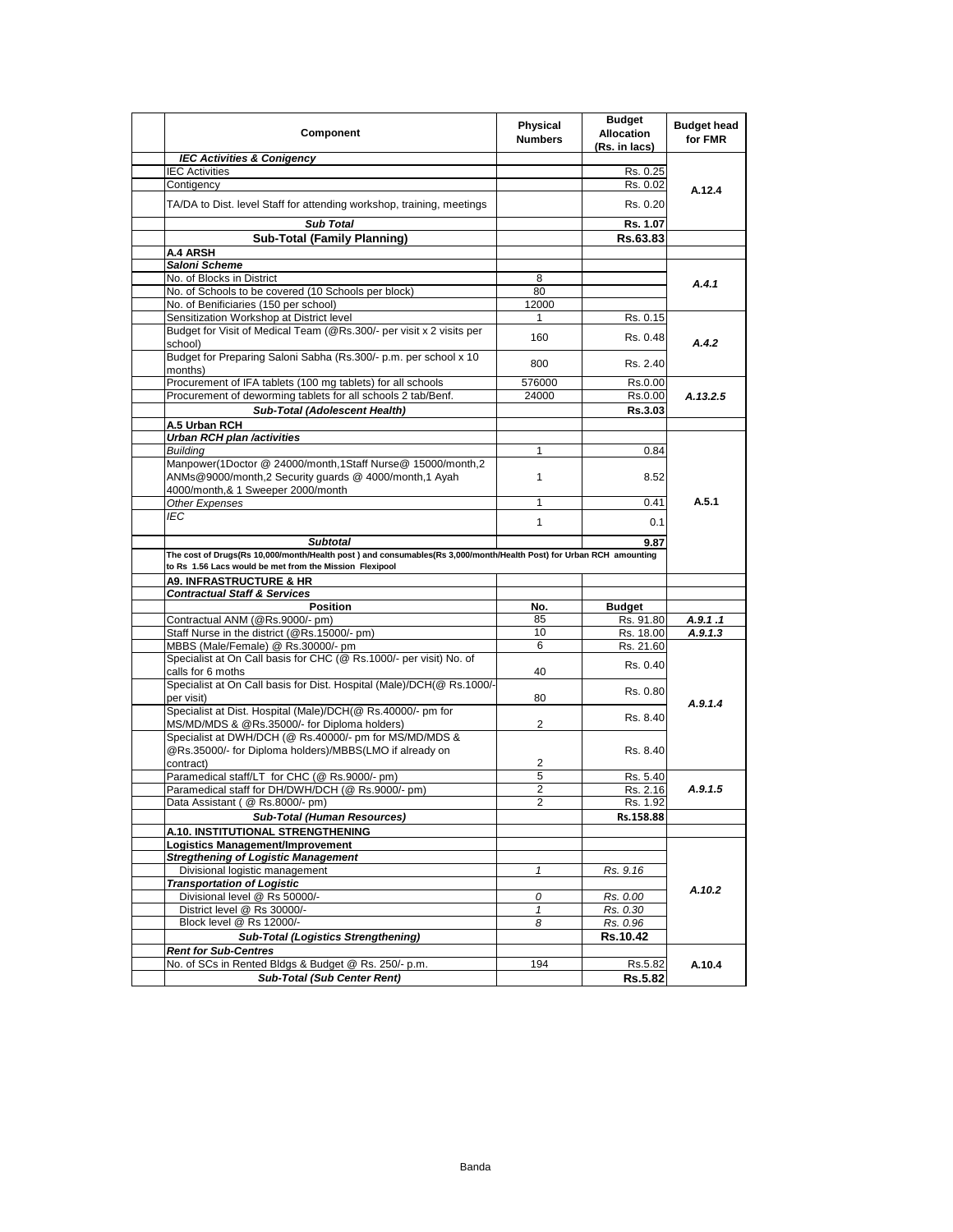| Component                                                                                                      | Physical<br><b>Numbers</b> | <b>Budget</b><br><b>Allocation</b><br>(Rs. in lacs) | <b>Budget head</b><br>for FMR |
|----------------------------------------------------------------------------------------------------------------|----------------------------|-----------------------------------------------------|-------------------------------|
| A.11 TRAINING                                                                                                  |                            |                                                     |                               |
| <b>Training- Skill Birth Attendant</b>                                                                         |                            |                                                     |                               |
| <b>Training at DWH/Combined Hosp</b>                                                                           |                            |                                                     |                               |
| Target at DWH                                                                                                  | 28                         |                                                     |                               |
| No. of Particpants per batch<br>No. of Batches                                                                 | 4<br>$\overline{7}$        | Rs.7.73                                             |                               |
| New Site Stregthening at DWH                                                                                   | $\blacksquare$             |                                                     |                               |
| Existing site stregthening                                                                                     |                            | Rs.0.40                                             |                               |
| Sub-Total (DWH-SBA)                                                                                            |                            | Rs.8.13                                             |                               |
| Training at FRU/24X7                                                                                           |                            |                                                     | A.11.3.1                      |
| Name of the selected Training Site FRU/24X7                                                                    | $\blacksquare$             |                                                     |                               |
| Target at FRU/24X7                                                                                             | 0                          |                                                     |                               |
| No. of Particpants per batch                                                                                   | 0                          |                                                     |                               |
| No. of Batches                                                                                                 | 0                          | Rs.0.00                                             |                               |
| New Site Stregthening at FRU                                                                                   |                            | Rs.0.00                                             |                               |
| Existing site stregthening                                                                                     |                            | Rs.0.00                                             |                               |
| Sub-Total (FRU-SBA)                                                                                            |                            | Rs.0.00                                             |                               |
| Sub-Total(SBA Training)                                                                                        |                            | <b>Rs.8.13</b>                                      |                               |
| A.14 PROGRAM MANAGEMENT                                                                                        |                            |                                                     |                               |
| Personal & Other Expense of Dist. PMU (Rs.94500/- pm)                                                          | 1                          | Rs.11.34                                            | A.14.2                        |
| Operational Cost (Rs. 60000/- pm)                                                                              | 1                          | Rs.7.20                                             | A.14.4                        |
| <b>Sub-Total (Program Management)</b>                                                                          |                            | Rs.18.54                                            |                               |
| <b>Total for RCH Flexipool (Part A)</b>                                                                        |                            | Rs.919.38                                           |                               |
|                                                                                                                |                            |                                                     |                               |
| Part Bi-Mission Rexposite and account and account of the contract of the contract of the contract of           |                            |                                                     |                               |
| Component                                                                                                      | Physical                   | <b>Budget</b><br><b>Allocation</b>                  | <b>Budget head</b>            |
|                                                                                                                | <b>Numbers</b>             | (Rs. in lacs)                                       | for FMR                       |
| <b>ASHA Scheme:-</b>                                                                                           |                            |                                                     | <b>B.1</b>                    |
| Periodic Training for ASHAs                                                                                    |                            |                                                     | <b>B.1.1</b>                  |
| <b>ASHA Support System</b><br>Replenishment of ASHA Kits & Budget (@ Rs. 500/- per kit*2 for                   |                            |                                                     |                               |
| 95% ASHA)                                                                                                      | 1194                       | Rs.0.00                                             | B.1.2                         |
| Incentive to ASHAs (Average Rs.500/- p.m. for 85% ASHAs)                                                       | 1068                       | Rs.64.08                                            | B.1.3                         |
| Award to ASHA (Rs.5000/- for 1 ASHA in each block)                                                             | 8                          | Rs.0.40                                             |                               |
| Annual ASHA Sammelan (Rs.250/- per ASHA for 60% ASHAs)                                                         | 754                        | Rs.1.89                                             | B.1.1                         |
| Mobility to ASHAs (Rs.30/- per ASHA for 95% ASHAs)                                                             | 1194                       | Rs.4.30                                             |                               |
| Block level ASHA Payment Register (Rs.100/-per Register)                                                       | 8<br>1257                  | Rs.0.01                                             | B.18.3.2                      |
| Printing of Voucher Booklet for ASHA (Rs.25/-per Booklet)                                                      | Quarterly                  | Rs.0.31                                             |                               |
| Budget ASHA Mentoring Group (Rs.10,000/- per District)                                                         | Meeting                    | Rs.0.10                                             | B.1.1                         |
| Sub-Total (ASHA Scheme):-                                                                                      |                            | Rs.71.09                                            |                               |
| <b>Untied Grant to Facilities</b>                                                                              |                            |                                                     | <b>B.2</b>                    |
| No. of CHCs & Budget @ Rs.0.50 lacs per facility                                                               | 5                          | Rs.2.50                                             | B.2.1                         |
| No. of BPHCs & Budget @ Rs.0.50 lacs per facility                                                              | 5                          | Rs.2.50                                             | B.2.2                         |
| No. of APHCs & Budget @ Rs.0.25 lacs per facility                                                              | 45                         | Rs.11.25                                            | B.2.2                         |
| No. of Sub Centres & Budget @ Rs.0.10 lacs per facility<br>No.of VHSCs                                         | 285<br>437                 | Rs.28.50<br>Rs.0.00                                 | B.2.3                         |
| No.of Revenue Villages & Budget @Rs.0.10 lacs per R.Village                                                    | 625                        | Rs.62.50                                            | <b>B.2.4</b>                  |
| <b>Sub-Total (Untied Grants)</b>                                                                               |                            | Rs.107.25                                           |                               |
| <b>Annual Maintenance Grant to Facilities</b>                                                                  |                            |                                                     | <b>B.4</b>                    |
| No. of CHCs & Budget @ Rs.1.0 lacs per facility                                                                | 5                          | Rs.5.00                                             | B.4.1                         |
| No. of BPHCs & Budget @ Rs.1.0 lacs per facility                                                               | 5                          | Rs.5.00                                             | B.4.2                         |
| No. of APHCs & Budget @ Rs.0.50 lacs per facility                                                              | 24                         | Rs.12.00                                            |                               |
| No. of Sub Centres & Budget @ Rs.0.10 lacs per facility                                                        | 91                         | Rs.9.10                                             | B.4.3                         |
| Sub-Total (Annual Maintenance Grants)                                                                          |                            | Rs.31.10                                            |                               |
| <b>Funds to Rogi Kalyan Samitis</b>                                                                            |                            |                                                     | B.6                           |
| No. of District Hospitals & Funds @ Rs.5.0 lacs per facility<br>No. of CHCs & Funds @ Rs.1.0 lacs per facility | 2<br>5                     | Rs.10.00<br>Rs.5.00                                 | B.6.1<br>B.6.2                |
| No. of BPHCs & Funds @ Rs.1.0 lacs per facility                                                                | 5                          | Rs.5.00                                             | B.6.3                         |
| No. of APHCs & Funds @ Rs.1.00 lacs per facility                                                               | 45                         | Rs.45.00                                            | B.6.4                         |
| Sub-Total (Funds for RKS)                                                                                      |                            | Rs.65.00                                            |                               |
| <b>Operationalisation of District Drug Warehouses</b>                                                          |                            |                                                     |                               |
| Contractual Staff (@Rs.2.94 lacs/yr)                                                                           | 0                          | Rs.0.00                                             | B.21                          |
| Contingency Expenses (@Rs.2.0 lacs/yr)                                                                         | 0                          | Rs.0.00                                             |                               |
| Sub-Total (Ope. of District Drug Warehouses)                                                                   |                            | <b>Rs.0.00</b>                                      |                               |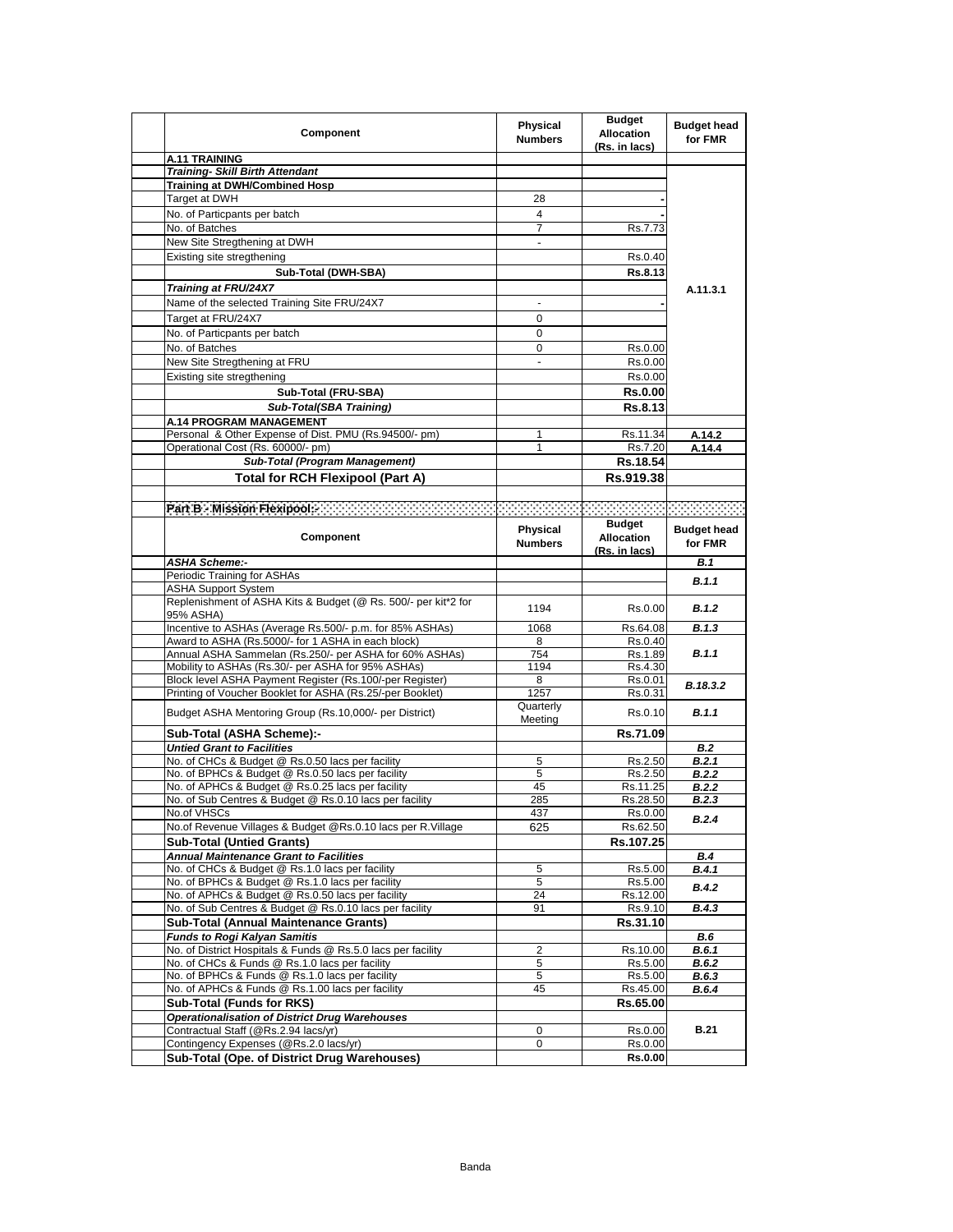| Component                                                                                                                         | Physical<br><b>Numbers</b> | <b>Budget</b><br><b>Allocation</b><br>(Rs. in lacs) | <b>Budget head</b><br>for FMR |
|-----------------------------------------------------------------------------------------------------------------------------------|----------------------------|-----------------------------------------------------|-------------------------------|
| <b>Mobility Support to DWH &amp; District Combined Hospital</b>                                                                   |                            |                                                     | <b>B.27.8</b>                 |
| Mobility Support to DWH/DCH @Rs.18000/- Per month.                                                                                | 1                          | Rs.2.16                                             |                               |
| Sub-Total (Funds for Mobility Support to DWH & DCH)                                                                               |                            | <b>Rs.2.16</b>                                      |                               |
| Mobility Support for Monitoring & Supervision.                                                                                    |                            |                                                     |                               |
| Mobility Support to District Community Mobilizer (@Rs.800/-per day<br>X 8 days/month)                                             | 1                          | Rs.0.77                                             |                               |
| Mobility Support to District Account Manager (@Rs.800/-per day X 6<br>days/month)                                                 | $\mathbf 1$                | Rs.0.58                                             | B.18.3.2                      |
| Mobility Support to District Programme Manager (@Rs.800/-per day<br>X 8 days/month)                                               | $\overline{a}$             | Rs.0.00                                             |                               |
| Sub-Total(Mobility Support for Monit. & Supervision)                                                                              |                            | <b>Rs.1.34</b>                                      |                               |
| <b>Supervision of ANM/ASHAs</b>                                                                                                   |                            |                                                     |                               |
| Vehicle for Mobility @Rs.18000/-month/block                                                                                       | 8                          | Rs.17.28                                            | B.18.3.2                      |
| Sub-Total (Supervision of ANM/ASHAs)                                                                                              |                            | Rs.17.28                                            |                               |
| <b>Vehicle Support for Specialist</b>                                                                                             |                            |                                                     |                               |
| One Vehicle for 5 block level facility (@Rs.18000/-month)                                                                         | 2                          | Rs.4.32                                             | <b>B.27.8</b>                 |
| <b>Sub-Total (Vehicle Support for Specialist)</b>                                                                                 |                            | <b>Rs.4.32</b>                                      |                               |
| <b>Diesel for Generator for District Hospitals</b>                                                                                |                            |                                                     |                               |
| Diesel Support for generator (@Rs.1 lac per month)                                                                                | 2                          | Rs.24.00                                            | <b>B.28</b>                   |
| Sub-Total (Diesel Support for District Hospital)                                                                                  |                            | Rs.24.00                                            |                               |
|                                                                                                                                   |                            |                                                     |                               |
| Diesel Support for Generator in Fully Functional CHC.                                                                             |                            |                                                     |                               |
| Diesel Support for Fully functional CHC (@Rs.35000/-per month)<br>Diesel Support for CHC functional in BPHC building (@Rs.13500/- | 5                          | Rs.21.00                                            | <b>B.28</b>                   |
| per month)                                                                                                                        | 5                          | Rs.8.10                                             |                               |
| Sub-Total (Diesel Support for fully functional CHCs)                                                                              |                            | Rs.29.10                                            |                               |
| Saas Bahu Sammelans (1 each at District)                                                                                          |                            |                                                     | <b>B.7.1</b>                  |
| No. of Sammellans & Budget (@Rs. 1.50 lac. Per District)                                                                          | 1                          | Rs.1.50                                             |                               |
| Sub-Total (Saas Bahu Sammelan)                                                                                                    |                            | Rs.1.50                                             |                               |
| Tehsil level Pradhan Sammelan                                                                                                     |                            |                                                     | B.8.2                         |
| No. of Sammelans & Budget (@Rs.40,000 per Sammelan)                                                                               | 4                          | Rs.1.60                                             |                               |
| Sub-Total (Tehsil level Pradhan Sammelan)                                                                                         |                            | Rs.1.60                                             |                               |
| <b>Organization of Swasthya Mela</b>                                                                                              |                            |                                                     |                               |
| Organization of S.Mela @Rs.20000/- Mela/Month at each block.                                                                      | 8                          | Rs.19.20                                            | B.10.1                        |
| Sub-Total (Swasthya Mela)                                                                                                         |                            | Rs.19.20                                            |                               |
| <b>Concurrent Audit</b>                                                                                                           |                            |                                                     | B.27.5                        |
| Budget @ Rs. 4000/- per month for 12 months                                                                                       | 1                          | Rs.0.48                                             |                               |
| <b>Sub-Total (Concurrent Audit)</b>                                                                                               |                            | <b>Rs.0.48</b>                                      |                               |
| <b>Health Management Information System (HMIS):-</b>                                                                              |                            |                                                     |                               |
| Hiring of Vehicle for District HMIS Nodal Officer (@Rs.800/- Visit)                                                               | 3                          | Rs.0.29                                             |                               |
| Mobility Support for Block HMIS Nodal Officer (@Rs.600/-month)                                                                    | 8                          | Rs.0.58                                             | <b>B.21</b>                   |
| Internet Connectivity @Rs.400/- per month/computer                                                                                | 10                         | Rs.0.48                                             |                               |
| Consumables & Stationary for Computer, printer (Rs.400/-per<br>month/facility)                                                    | 10                         | Rs.0.48                                             |                               |
| Sub-Total (HMIS)                                                                                                                  |                            | Rs.1.82                                             |                               |
| <b>Programme Management:-</b>                                                                                                     |                            |                                                     |                               |
| <b>Expenses at Additional Director level:-</b>                                                                                    |                            |                                                     |                               |
| Mobility @Rs.2500/-per District per Month.                                                                                        | 0                          | Rs.0.00                                             |                               |
| Contingency Expenses @Rs.5000/- month.                                                                                            | 0                          | Rs.0.00                                             | B.27.6                        |
| Sub-Total (Exp.at Addl.Director level)-                                                                                           |                            | Rs.0.00                                             |                               |
| <b>Operational Cost for Block Project Management Unit</b>                                                                         |                            |                                                     |                               |
| Honoraria to Block Data Assistant @Rs.8000/-Per Month                                                                             | 8                          | Rs.7.68                                             |                               |
| Communication support to Block Program Manager @Rs.500/-P.M.                                                                      | 8                          | Rs.0.48                                             | B.27.1                        |
|                                                                                                                                   |                            |                                                     |                               |
| Sub-Total (Operational Cost for BPMU)                                                                                             |                            | Rs.8.16                                             |                               |
| <b>Provision of Contractual Staff (AYUSH)</b>                                                                                     |                            |                                                     |                               |
| Position                                                                                                                          | No.                        | <b>Budget</b>                                       |                               |
| ISM Lady Doctors (@ Rs.24,000/- per month)<br>AYUSH Doctors (@ Rs.24,000/- per month)                                             | 11                         | Rs.79.44                                            | B.14.4                        |
| AYUSH Pharmacists (@ Rs.9,000/- per month)                                                                                        | 27<br>14                   | Rs.12.42                                            | B.14.1                        |
| Sub-Total (Contractual Staff - AYUSH)                                                                                             |                            | Rs.91.86                                            |                               |
|                                                                                                                                   |                            |                                                     |                               |
| Integrated Skill Refresher Training for ANM & LHV.                                                                                |                            |                                                     |                               |
| Total Work load for the year                                                                                                      | 80                         |                                                     | B.16.3.1                      |
| Total no. of Proposed Batches & Budget @Rs.165950/- per batch.                                                                    | 5                          | Rs.8.30                                             |                               |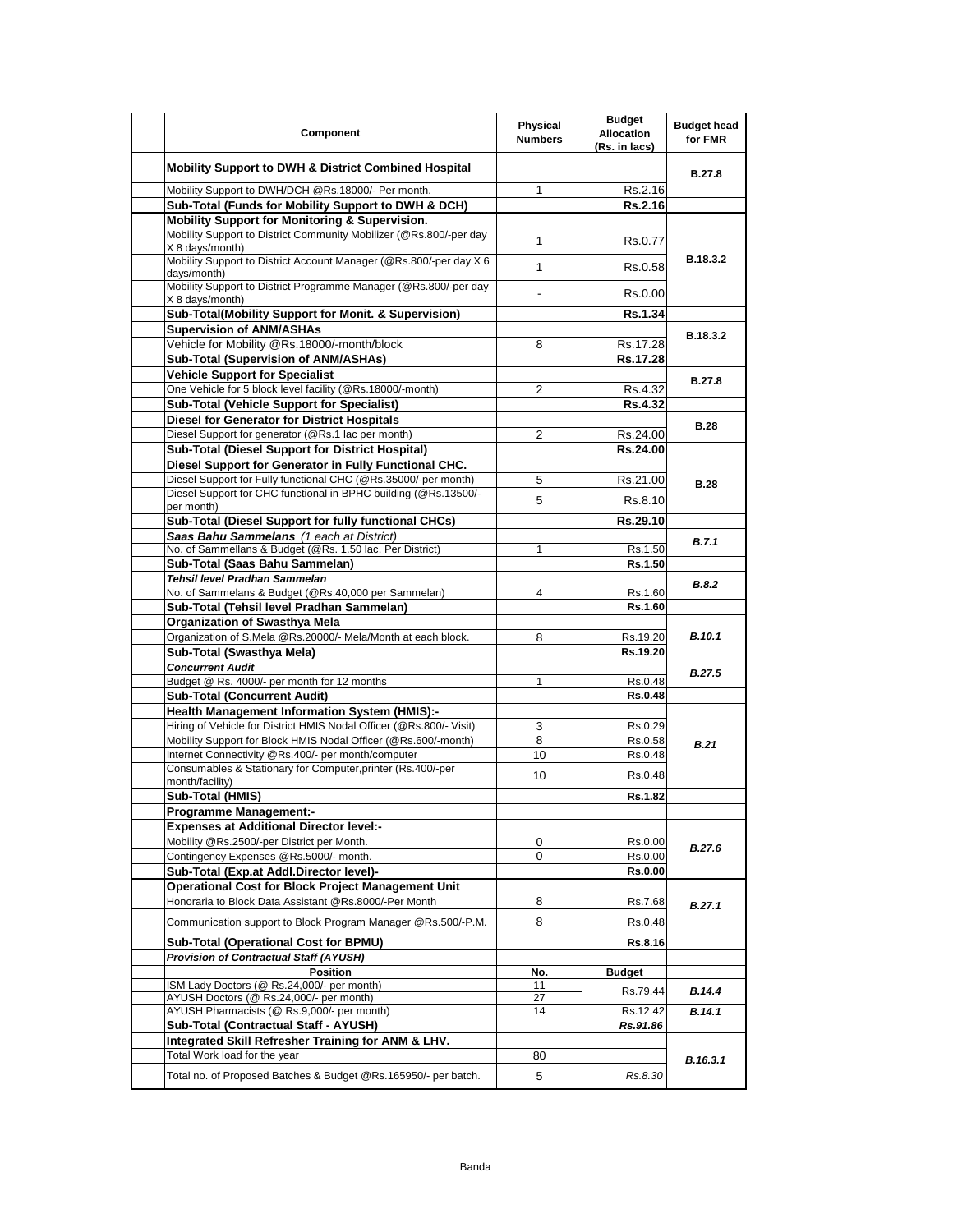|     | Component                                                                                                                                                                                                                                                                           | <b>Physical</b><br><b>Numbers</b> | <b>Budget</b><br><b>Allocation</b><br>(Rs. in lacs) | <b>Budget head</b><br>for FMR |
|-----|-------------------------------------------------------------------------------------------------------------------------------------------------------------------------------------------------------------------------------------------------------------------------------------|-----------------------------------|-----------------------------------------------------|-------------------------------|
|     | Sub-Total (Integrated skill training for ANM/LHV)                                                                                                                                                                                                                                   |                                   | Rs.8.30                                             |                               |
|     | Infrastructure & Manpower for UIP                                                                                                                                                                                                                                                   |                                   |                                                     |                               |
|     | Mobile Workshop at Regional Depot @Rs.4 Lac.                                                                                                                                                                                                                                        | 0                                 | Rs.0.00                                             |                               |
|     | Renovation & Electrification of WIC/WIF                                                                                                                                                                                                                                             | 0                                 | Rs.0.00                                             |                               |
|     | Expansion of Cold Chain Store at Regional/Divisional Depo                                                                                                                                                                                                                           | 0                                 | Rs.0.00                                             | B.26.5                        |
|     | Expansion of Cold Chain Workshop @Rs.50000/-year/District.                                                                                                                                                                                                                          | 1                                 | Rs.0.50                                             |                               |
|     | Mobility Support to Block (1 Vehicle @Rs.800/-per block for 6 days<br>in a month for 12 months)                                                                                                                                                                                     | 8                                 | Rs.4.61                                             |                               |
|     | IVRS System for Tracking of Beneficiaries.                                                                                                                                                                                                                                          | 0                                 | Rs.0.00                                             | B.18.3.2                      |
|     | Sub - Total (Infrasturcture & Manpower for UIP)                                                                                                                                                                                                                                     |                                   | Rs.5.11                                             |                               |
|     | 19191919191919191919191919191919191                                                                                                                                                                                                                                                 |                                   |                                                     |                               |
|     |                                                                                                                                                                                                                                                                                     |                                   |                                                     |                               |
|     |                                                                                                                                                                                                                                                                                     |                                   |                                                     |                               |
| SI. | Component                                                                                                                                                                                                                                                                           | Physical<br><b>Numbers</b>        | <b>Budget</b><br><b>Allocation</b><br>(Rs. in lacs) |                               |
|     |                                                                                                                                                                                                                                                                                     |                                   | Francesco                                           |                               |
|     | Routine Immunization (Part C) and the contract of the contract of<br>Total Number of Immunization Sessions to be organized in the                                                                                                                                                   | 15250                             |                                                     |                               |
|     | District                                                                                                                                                                                                                                                                            | Sessions/Year                     |                                                     |                               |
|     | Mobility support for supervision: Supervisory visits by district level<br>officers for monitoring and supervision of RI @ Rs 50000 / District for<br>district level officers (this includes POL and maintenance) per year                                                           | 1                                 | Rs.0.50                                             |                               |
|     | Alternate Vaccine delivery @ Rs 50/- sessionx 3 months(April-<br>June10) +2 Vehicles /Blocks for 8 days /month for 9 months (July10-<br>March 11)                                                                                                                                   | 15250<br>Sessions/Year            | Rs.7.63                                             |                               |
|     | Focus on Urban slum & underserved areasHiring an ANM @<br>Rs.300/session for four sessions/month/slum of 10000 population<br>and Rs.200/- per month as contingency per slum of i.e. total<br>expense of Rs. 1400/- per month per slum of 10000 population                           | 0                                 | Rs.0.00                                             |                               |
|     | Mobilization of children by ASHA /RI Mobilizer @ Rs 150/- per<br>session                                                                                                                                                                                                            | 15250<br>Sessions/Year            | Rs.22.87                                            |                               |
|     | Support for Computer Assistant for RI reporting (with annual<br>increment of 10% wef from 2010-11Districts @ Rs 8000- 10,000 p.m                                                                                                                                                    | 1                                 | Rs.1.06                                             |                               |
|     | Printing and dissemination of tally sheets, monitoring forms, etc. @<br>Rs 1 /beneficiary                                                                                                                                                                                           | 61070<br><b>Benefiaceries</b>     | Rs.0.61                                             |                               |
|     | Quarterly Review & feedback meeting exclusive for RI at district level<br>with one Block MOIC, ICDS CDPO and other stakeholders<br>stakeholders @ Rs 100/- per participant for meeting expenses<br>(lunch, organizational expenses)                                                 | 24                                | Rs.0.10                                             |                               |
|     | Quarterly Review Meetings at Block level Quarterly Review &<br>feedback meeting for exclusive for RI at Block level @Rs 50/-ppas<br>honorarium for ASHA (travel) and Rs 25 /-person at the disposal of<br>MOIC for meeting expenses (refreshments, stationary and Misc<br>expences) | 1554                              | Rs.2.02                                             |                               |
|     | District level orientation training for 2 days of ANM, Multipurpose<br>Health worker @ Rs67300/batch with 20 participants in each batch                                                                                                                                             | 0 Batch                           | Rs.0.00                                             |                               |
|     | One day cold chain handelers training for block level cold chain<br>handlers @ Rs. 26,000 per batch and Rs. 3000 for obsever<br>nominated by State level                                                                                                                            | 1Batch                            | Rs.0.29                                             |                               |
|     | One day Training of block level data handlers by DIO and District<br>Cold chain Officer to train about the reporting formats of<br>Immunization and NRHM Rs 300/Participant/Block                                                                                                   | 8                                 | Rs.0.02                                             |                               |
|     | Microplanning at SC levelRs 100/- per subcentre (meeting at block<br>level, logistic)                                                                                                                                                                                               | 285                               | Rs.0.29                                             |                               |
|     | Microplanning at Block & District levelFor consolidation of microplan<br>at PHC/CHC level @ Rs 1000/- block & at district level @ Rs 2000/-<br>per district                                                                                                                         | 1District & 8<br><b>Block</b>     | Rs.0.10                                             |                               |
|     | Consumables for computer including provision for internet access for<br>RIMSRs 400/- Month / Districts                                                                                                                                                                              | 1                                 | Rs.0.05                                             |                               |
|     | Red/Black Plastic bags etc, 2 bags per session @ Rs. 2/Bag                                                                                                                                                                                                                          | 15250<br>Sessions/Year            | Rs.0.80                                             |                               |
|     | Purchase of Bleach/Hypochlorite solution for cold chain points                                                                                                                                                                                                                      | 10 Vaccine<br>storage points      | Rs.0.05                                             |                               |
|     | Purchase of Twin bucket Rs 400 per PHC/CHC per year                                                                                                                                                                                                                                 | 10 Vaccine<br>storage points      | Rs.0.04                                             |                               |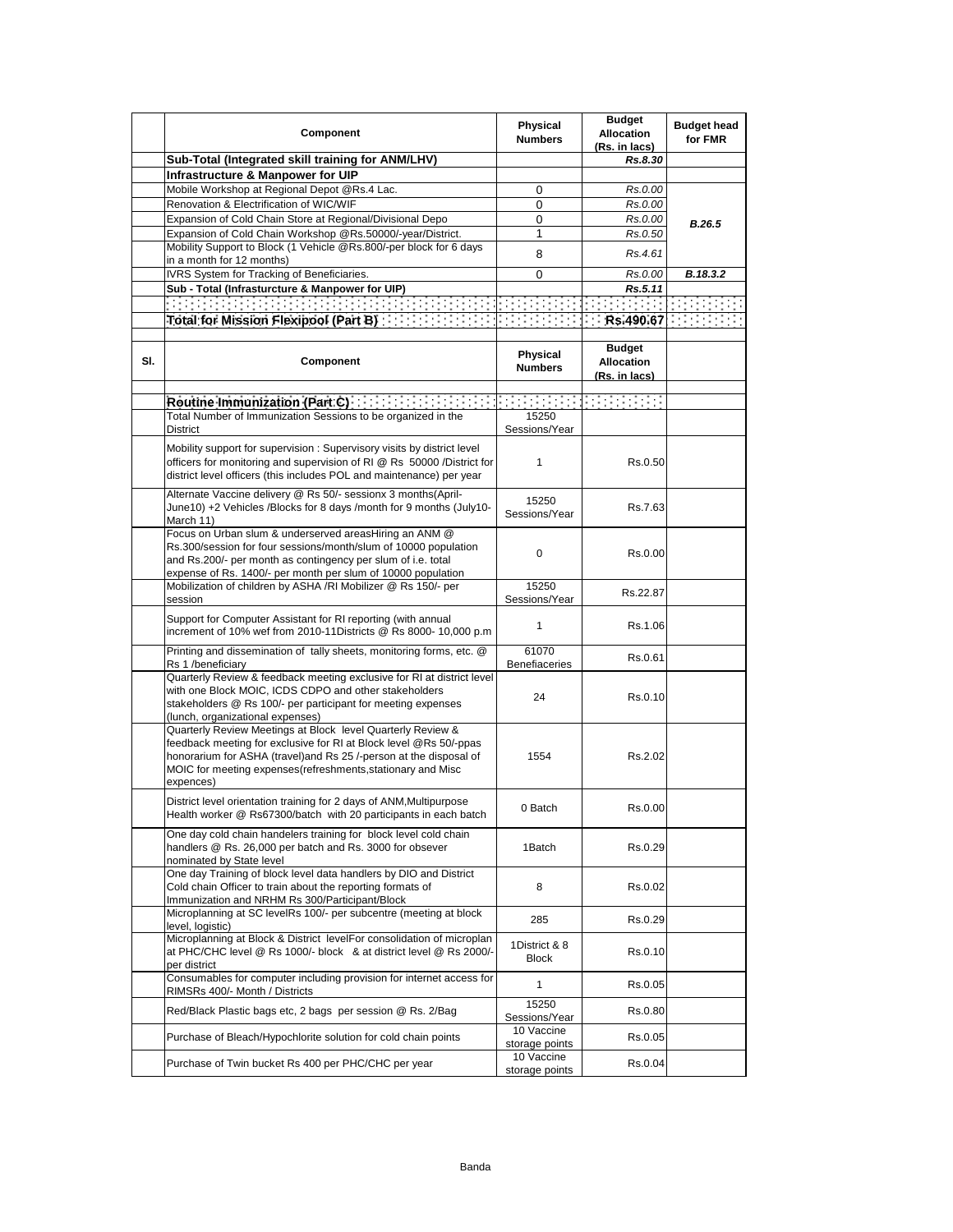|                         | Component                                                                                                                                                           | <b>Physical</b><br><b>Numbers</b> | <b>Budget</b><br><b>Allocation</b><br>(Rs. in lacs) | <b>Budget head</b><br>for FMR |
|-------------------------|---------------------------------------------------------------------------------------------------------------------------------------------------------------------|-----------------------------------|-----------------------------------------------------|-------------------------------|
|                         | Funds for purchase of small polythene zipper bags to keep vaccines<br>in the vaccine carriers Rs. 0.5/polythene bag X total number of<br>sessions/year +10% wastage | 15250<br>Sessions/Year            | Rs.0.10                                             |                               |
|                         | Funds for preparing disposal pit for disposal of sharp immunization<br>waste. Rs. 3500/pit with 50% pits                                                            | 5 Pits                            | Rs.0.18                                             |                               |
|                         | <b>RI</b> subtotal                                                                                                                                                  |                                   | Rs.36.71                                            |                               |
|                         | <b>Cold Chain maintenance</b>                                                                                                                                       | 1District & 8                     |                                                     |                               |
|                         | Cold chain maintenance@Rs 500/Block & Rs 10,000/District/Year                                                                                                       | <b>Block</b>                      | Rs.0.16                                             |                               |
|                         | POL for vaccine delivery from State to District and from district to<br>PHC/CHCs@ Rs. 100000/- district/Year)                                                       | 1District                         | Rs.1.00                                             |                               |
|                         | <b>Subtotal Cold Chain</b><br><b>Total Part C</b>                                                                                                                   |                                   | Rs.1.16<br>Rs.37.87                                 |                               |
|                         |                                                                                                                                                                     |                                   |                                                     |                               |
|                         | Part D - National Program<br>1. NPCB                                                                                                                                |                                   |                                                     |                               |
| SI.                     | Component                                                                                                                                                           | Physical<br><b>Numbers</b>        | <b>Budget</b><br>Allocation<br>(Rs. in lacs)        | <b>Budget Head</b><br>for FMR |
| 1.1                     | Govt Sector 30% of Tot. Trgt @531/cat.oprt.(IOL)                                                                                                                    | 1822                              | 967482                                              |                               |
| 1.2                     | NGO Sector 20% of Tot Trgt @ 656/Cat. Oprt.(IOL)                                                                                                                    | 1215                              | 797040                                              |                               |
| 1.3                     | Pvt. Sector 50% of Tot trgt.                                                                                                                                        | 3036<br>6073                      | $\Omega$<br>1764522                                 |                               |
| 2                       | Sub Total<br>SES (Free Spec. to Children) @ of 100/-Spec                                                                                                            | 632                               | 0                                                   |                               |
| 3                       | Vision Centre @ 50,000/Centre Equipment                                                                                                                             |                                   |                                                     |                               |
| 4                       | Operations other than Cataract                                                                                                                                      | 100                               | 100000                                              |                               |
| 5                       | Eye Collection @ 500/Cornea.                                                                                                                                        | 0                                 | $\Omega$                                            |                               |
|                         | Total allocated for the District in Rs.                                                                                                                             | 6805                              | 1864522                                             |                               |
|                         | 2. RNTCP(GFATM)                                                                                                                                                     |                                   | <b>Budget</b>                                       |                               |
| SI.                     | Component                                                                                                                                                           | Physical<br><b>Numbers</b>        | <b>Allocation</b><br>(Rs. in lacs)                  | <b>Budget Head</b><br>for FMR |
| 1<br>2                  | <b>CIVIL WORKS</b><br><b>LABORATORY MATERIALS</b>                                                                                                                   |                                   | 87700<br>213600                                     |                               |
| 3                       | <b>HONERARIUM</b>                                                                                                                                                   |                                   | 294525                                              |                               |
|                         |                                                                                                                                                                     |                                   |                                                     |                               |
| 4                       | <b>IEC/PUBLICITY</b>                                                                                                                                                |                                   | 238150                                              |                               |
| 5                       | <b>EQUIPMENT MAINTENANCE</b>                                                                                                                                        |                                   | 78000                                               |                               |
| 6<br>7                  | <b>TRAINING</b><br>POL &VEHICLE MAINTENANCE                                                                                                                         |                                   | 135160<br>80000                                     |                               |
| 8                       | <b>VEHICLE HIRING CHARGES</b>                                                                                                                                       |                                   | 238500                                              |                               |
| 9                       | <b>NGO/PP SUPPORT</b>                                                                                                                                               |                                   | 304800                                              |                               |
| 10<br>11                | MISCELLANEOUS EXPENSES<br>CONTRACTUAL SERVICES                                                                                                                      |                                   | 186900<br>2418000                                   |                               |
| 12                      | <b>PRINTING</b>                                                                                                                                                     |                                   | 120150                                              |                               |
| 13<br>14                | <b>RESEARCH &amp; STUDIES</b><br><b>MEDICAL COLLEGES</b>                                                                                                            |                                   |                                                     |                               |
| 15                      | PROCUREMENT OF VEHICLES                                                                                                                                             |                                   | 50000                                               |                               |
| 16                      | <b>PROCUREMENT OF EQUIPMENT</b>                                                                                                                                     |                                   |                                                     |                               |
|                         | Sub-TOTAL<br><b>Grand Total</b>                                                                                                                                     |                                   | 4445485<br>4445485                                  |                               |
| 3. NLEP                 |                                                                                                                                                                     |                                   |                                                     |                               |
|                         | <b>Activities</b>                                                                                                                                                   | <b>Physical</b><br><b>Targets</b> | Financial                                           |                               |
|                         |                                                                                                                                                                     |                                   | <b>Allocation</b>                                   |                               |
| 1                       | <b>Contractual Services- Driver</b><br>Remuneration @ Rs. 7,000/= P.M.                                                                                              | 0                                 | 0                                                   |                               |
|                         | Sub total                                                                                                                                                           |                                   | 0                                                   |                               |
| $\overline{\mathbf{2}}$ | <b>Office Maintenance</b>                                                                                                                                           |                                   |                                                     |                               |
|                         | Telephone/Fax/Internet @ Rs. 15,000/= P.A.<br>Office Operation & Maintenance @ Rs. 18,000/= P.A.                                                                    |                                   | 15000<br>18000                                      |                               |
|                         | Consum-ables Stationery @ Rs. 24,000 P.A.                                                                                                                           |                                   | 24000                                               |                               |
|                         | Maintenance of Office Equipment & Furniture etc.                                                                                                                    |                                   | 15000                                               |                               |
| 3                       | Sub total<br><b>Mobility</b>                                                                                                                                        |                                   | 72000                                               |                               |
|                         | Vehicle operation / hiring of 1 Vehicle @ Rs 75000 P.A.<br>Sub total                                                                                                |                                   | 75000<br>75000                                      |                               |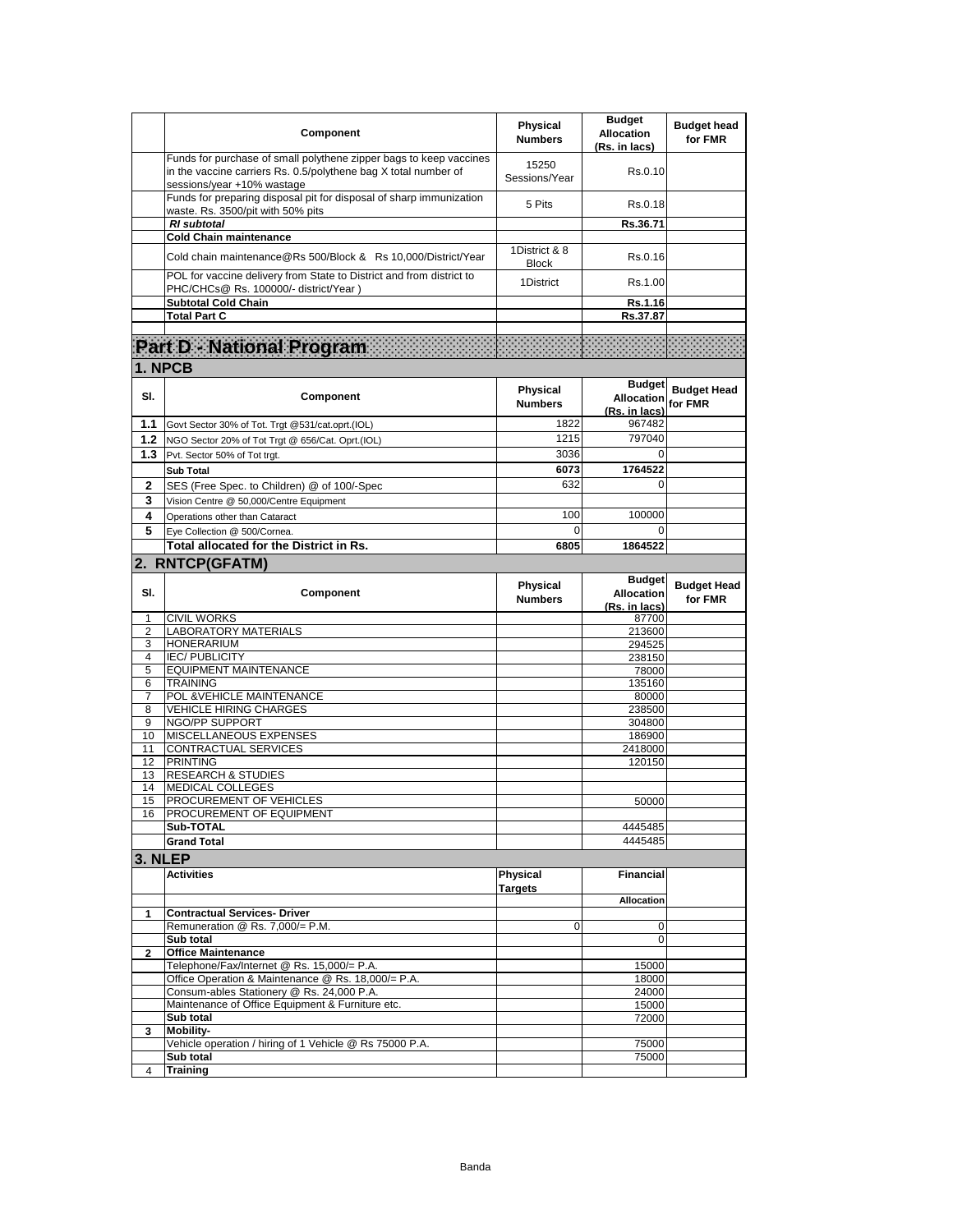|                  | Component                                                                                                | Physical<br><b>Numbers</b> | <b>Budget</b><br><b>Allocation</b><br>(Rs. in lacs) | <b>Budget head</b><br>for FMR |
|------------------|----------------------------------------------------------------------------------------------------------|----------------------------|-----------------------------------------------------|-------------------------------|
|                  | 4 Days' Training of newly recruited Medical Officers @ Rs 28,000 per<br>batch of 30 trainees             | 2                          | 1867                                                |                               |
|                  | 3 Days' Training of newly recruited Health Workers @ Rs 24,000 per                                       |                            |                                                     |                               |
|                  | batch of 30 trainees<br>2 Days' Refresher Training of Medical Officers @ Rs 16,000 per                   | 0                          | 0                                                   |                               |
|                  | batch of 30 trainees<br>2 Days' Refresher Training of Health Workers @ Rs 16,000 per                     | 30                         |                                                     |                               |
|                  | batch of 30 trainees                                                                                     | 60                         | 48000                                               |                               |
| 5                | Sub total<br>Procurement                                                                                 |                            | 49867                                               |                               |
|                  | Supportive medicines and other items for patients @ Rs39 per<br>patient under treatment                  |                            | 7900                                                |                               |
|                  | Splints, Crutches, Items for Deformity Patients Rs. 15/= per patient<br>under treatment                  |                            | 3000                                                |                               |
|                  | Patient Welfare Rs. 26/= per patient under treatment                                                     |                            | 5200                                                |                               |
|                  | Printing of forms @ Rs. 39/= per patient under treatment                                                 |                            | 7900                                                |                               |
| 6                | Sub total<br><b>IEC Activities</b>                                                                       |                            | 24000                                               |                               |
|                  | Rallies @ Rs. 5,000/= each                                                                               | 2                          | 10000                                               |                               |
|                  | School Quiz @ Rs. 1000/= each                                                                            | 10                         | 10000                                               |                               |
|                  | IPC workshops of ASHA @ Rs. 5000/= each<br>Health Mela in local festivals, Melas etc. @ Rs. 5,000/= each | 2                          | 10000<br>5000                                       |                               |
|                  | Sub total                                                                                                |                            | 35000                                               |                               |
| $\overline{7}$   | <b>Urban Leprosy Project</b>                                                                             |                            |                                                     |                               |
|                  | <b>Supportive Medicines</b>                                                                              |                            | 9000                                                |                               |
|                  | Monitoring & Supervision<br>MDT delivery & follow-up services                                            |                            | 6000<br>11300                                       |                               |
|                  | Sub total                                                                                                |                            | 26300                                               |                               |
| 8                | <b>Incentive to Ashas</b>                                                                                |                            | 21400                                               |                               |
| 9                | <b>Review Meetings</b>                                                                                   |                            | 18000                                               |                               |
| 10               | <b>Disability Prevention &amp; Medical Rehabilitation</b>                                                |                            |                                                     |                               |
|                  | Screening Camp for selection of RCS patients<br>Screening Camp - miscellaneous expenses                  |                            | 0<br>$\mathbf 0$                                    |                               |
|                  | Screening Camp- Self Care Kits & patient Welfare items                                                   |                            | 0                                                   |                               |
|                  | Sub total                                                                                                |                            | $\mathbf 0$                                         |                               |
| 11               | <b>Cash Assistance</b>                                                                                   |                            |                                                     |                               |
|                  | Cash assistance- POL for Vehicle                                                                         |                            | 30000                                               |                               |
|                  | Cash assistance- TA DA for Leprosy Staff<br>Sub total                                                    |                            | 40000<br>70000                                      |                               |
|                  | <b>Grand Total</b>                                                                                       |                            | 391567                                              |                               |
|                  | <b>4. NVBDCP</b>                                                                                         |                            |                                                     |                               |
| Sl.<br>No.       | <b>Activity Proposed</b>                                                                                 | Physical<br><b>Numbers</b> | Allocation (Rs.<br>In lacs)                         | Budget Budget head<br>for FMR |
| 1                | DBS (Domestic Budgetary Support)                                                                         |                            |                                                     |                               |
| 1.1              | Malaria                                                                                                  |                            |                                                     |                               |
|                  | Incentive to ASHA                                                                                        |                            |                                                     |                               |
|                  | Training                                                                                                 |                            |                                                     |                               |
|                  | Monitoring & Supervision                                                                                 |                            | 45000                                               |                               |
|                  | BCC/IEC Anti Malaria Month                                                                               |                            | 40000                                               |                               |
|                  | Malaria: Total                                                                                           |                            | 85000                                               |                               |
| $1.2\phantom{0}$ | Elimination of Lymphatic Filarisis                                                                       |                            |                                                     |                               |
|                  | Training of MO's                                                                                         |                            | 34057.5                                             |                               |
|                  | Training of Paramedical /Supervisor                                                                      |                            | 102172.5                                            |                               |
|                  | Night Survey                                                                                             |                            | 47000                                               |                               |
|                  | POL/Mobility                                                                                             |                            | 37000                                               |                               |
|                  | Training of drug Disrtibuters                                                                            |                            | 137064                                              |                               |
|                  | Honorarium of drug distributers                                                                          |                            | 382637                                              |                               |
|                  | Honorrium of Supervisors                                                                                 |                            | 44744                                               |                               |
|                  | <b>Morbity Management</b>                                                                                |                            | 35000                                               |                               |
|                  | Inter Sectoral Conver. & social mobilization in Ly. Filariasis<br>from malaria IEC/BCC                   |                            | 100000                                              |                               |
|                  | Filaria: Total                                                                                           |                            | 919675                                              |                               |
| 1.3              | Dengue/ Chikungunya                                                                                      |                            |                                                     |                               |
|                  | Apex Referral Lab                                                                                        |                            |                                                     |                               |